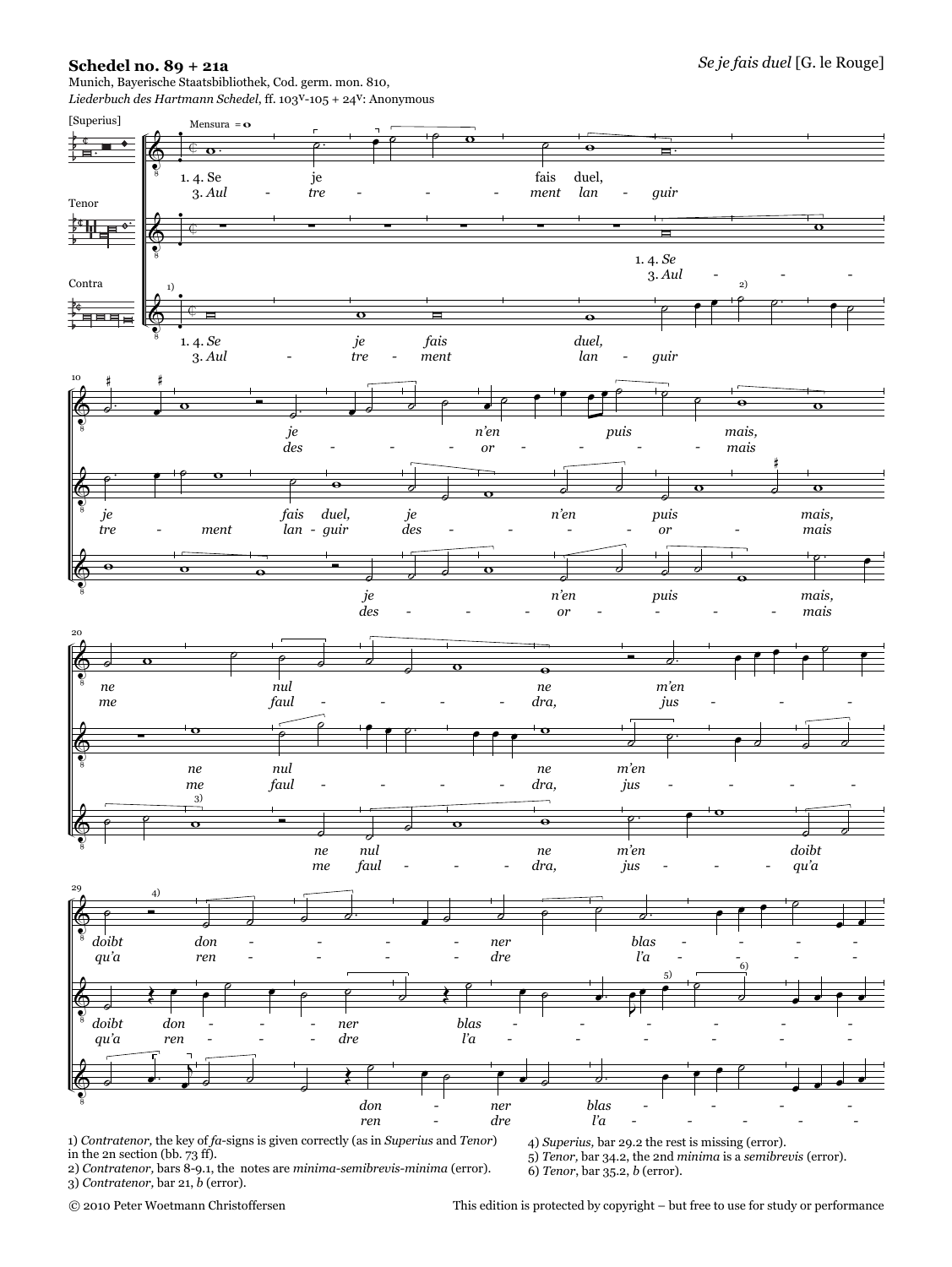

1) *Contratenor,* bar 66, *c'* (error).

2) *Superius,* bar 69.2, the *fusae* are written a tone lower (error).

3) *Superius, text 1 +4,* bar 71, after Mellon Chansonnier (New Haven, Yale University, Beineke Library, MS 91, ff. 40v-42: G. le Rouge).